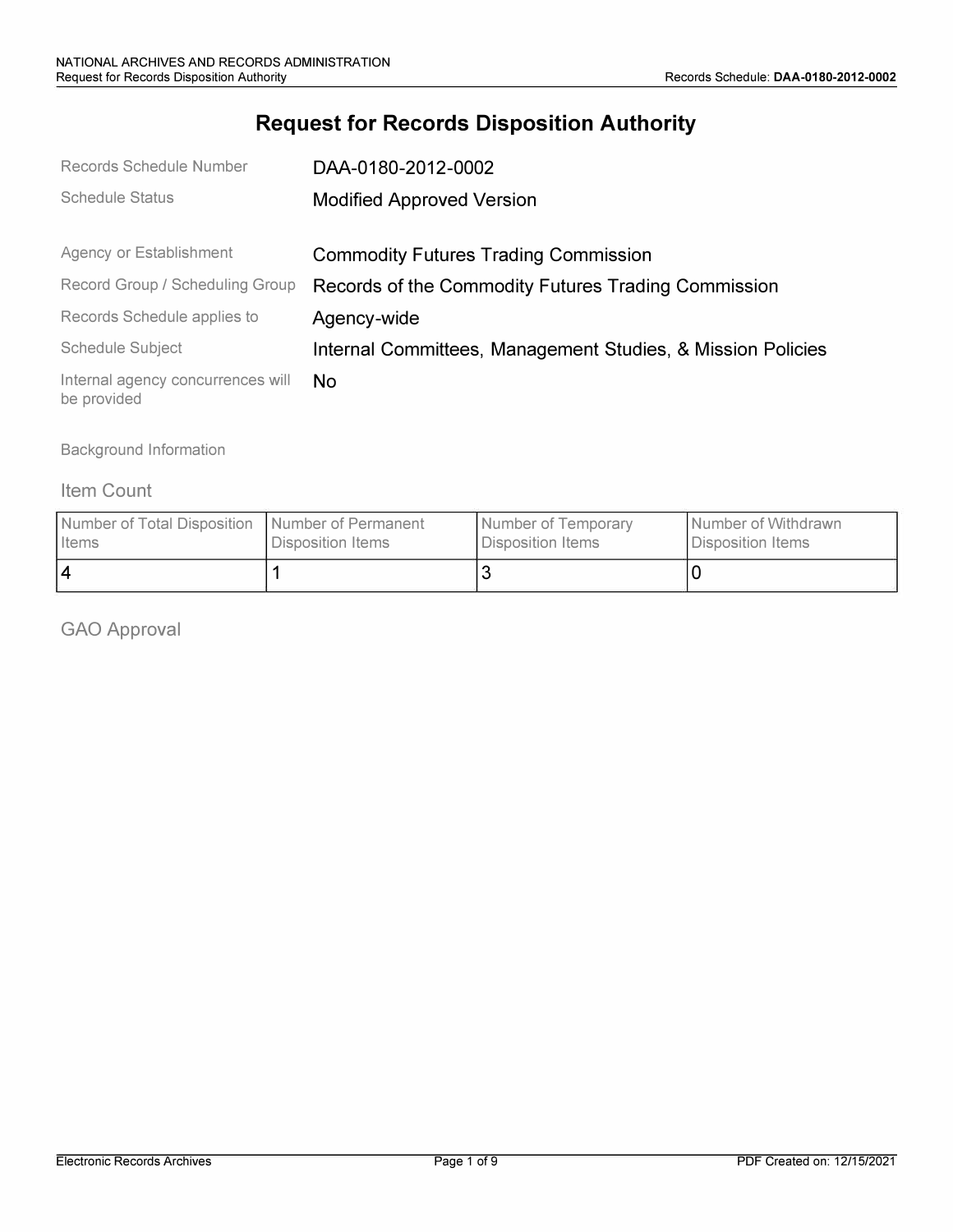## **Outline of Records Schedule Items for DAA-0180-2012-0002**

| Sequence Number |                                                                                                                                                                                                                 |
|-----------------|-----------------------------------------------------------------------------------------------------------------------------------------------------------------------------------------------------------------|
|                 | Internal Agency Committee and Workgroup Records                                                                                                                                                                 |
| 1.1             | Records of groups making policy decisions or recommendations related to the ag<br>ency mission and/or having significant agency-wide impact.<br>Disposition Authority Number: DAA-0180-2012-0002-0008           |
| 1.2             | Records of groups making policy decisions or recommendations related to the ag<br>ency function, including records of CIO-sponsored or CIO-led groups.<br>Disposition Authority Number: DAA-0180-2012-0002-0002 |
| 2               | Management Studies, Analyses, Surveys, and Project Reports<br>Disposition Authority Number: DAA-0180-2012-0002-0003                                                                                             |
| 3               | <b>Mission-Related Policies and Procedures</b><br>Disposition Authority Number: DAA-0180-2012-0002-0004                                                                                                         |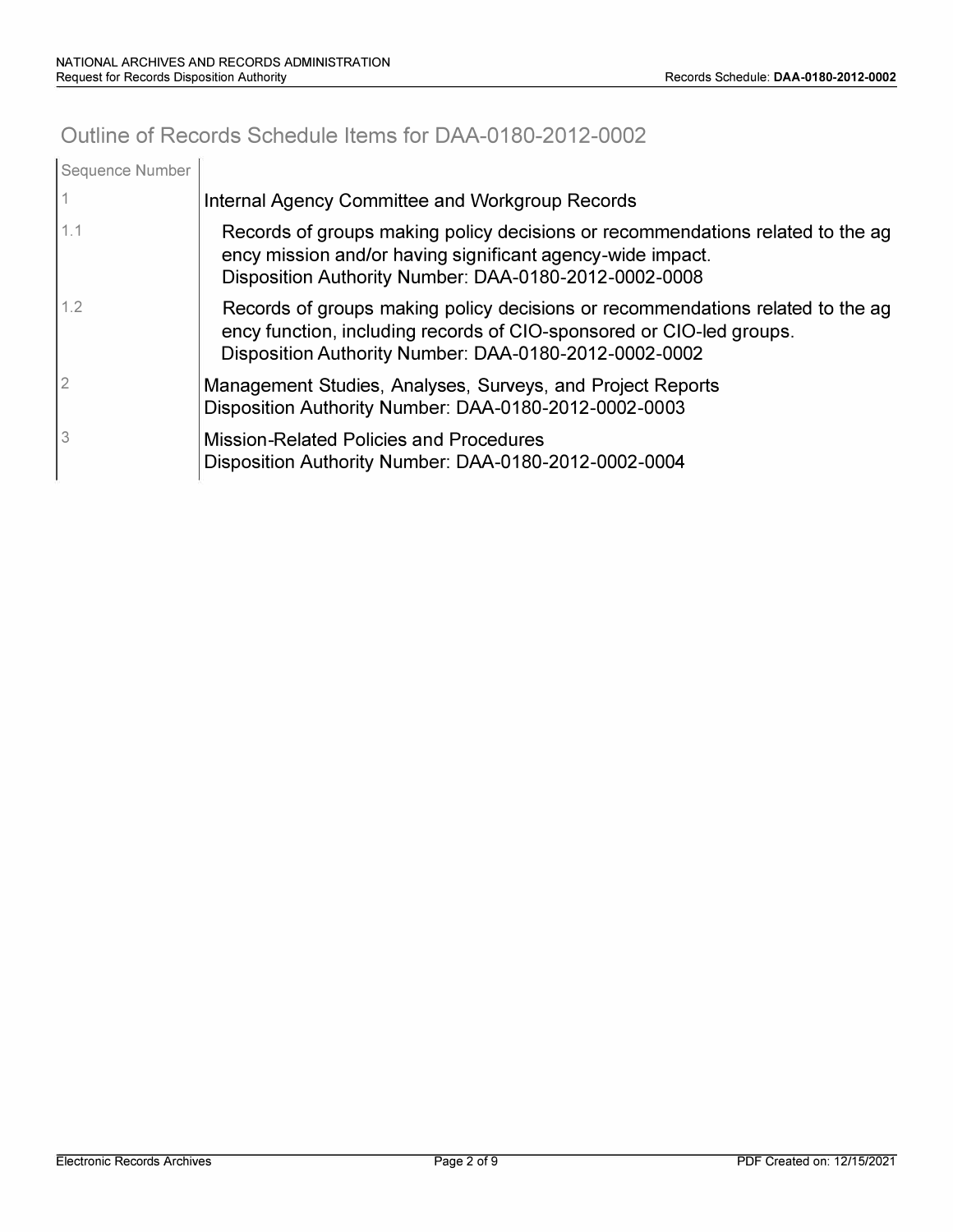## **Records Schedule Items**

Sequence Number

1

Internal Agency Committee and Workgroup Records Records document the organization, discussions, and decisions of internal Agency committees, task forces, workgroups, conferences, and boards (collectively referred to as "groups") that are not established under the Federal Advisory Committee Act (FACA). Records for groups established under FACA are covered by GRS 26. Groups covered by this schedule may focus on either Agency mission issues or administrative issues. This schedule makes a retention distinction between groups making policy decisions or recommendations related to the Agency mission that have significant agency-wide impact and groups making decisions or recommendations related to the Agency mission, but that don't have significant agency-wide impact. Records of the former have permanent retention. Records of the latter have temporary retention. In making such a distinction, consider the membership of the group. Groups composed entirely of associate or deputy director level or higher staff likely produce records with permanent retention. Similarly, groups studying or effecting major agency changes, such as reorganization likely produce records with permanent retention. Examples of groups not related to the Agency mission include committees tasked with organizing events; overseeing volunteer activities; or employee recreational activities. Records include but are not limited to committee charters; committee operating policies; membership rosters; other organizational documents; agendas; meeting minutes, summaries or transcripts; committee reports; background papers; administrative committee records; and other related documents.

### Records of groups making policy decisions or recommendations related to the agency mission and/or having significant agency-wide impact.

| <b>Disposition Authority Number</b>                                                                                                 | DAA-0180-2012-0002-0008                                                                                                   |
|-------------------------------------------------------------------------------------------------------------------------------------|---------------------------------------------------------------------------------------------------------------------------|
| <b>Final Disposition</b>                                                                                                            | Permanent                                                                                                                 |
| Item Status                                                                                                                         | Inactive                                                                                                                  |
| Is this item media neutral?                                                                                                         | Yes                                                                                                                       |
| Do any of the records covered<br>by this item currently exist in<br>electronic format(s) other than e-<br>mail and word processing? | No.                                                                                                                       |
| <b>Inactive Status Explanation</b>                                                                                                  | This item is inactive because it was superseded by<br><b>New Disposition Authority Number:</b><br>DAA-0180-2018-0006-0001 |
| <b>Disposition Instruction</b>                                                                                                      |                                                                                                                           |

1.1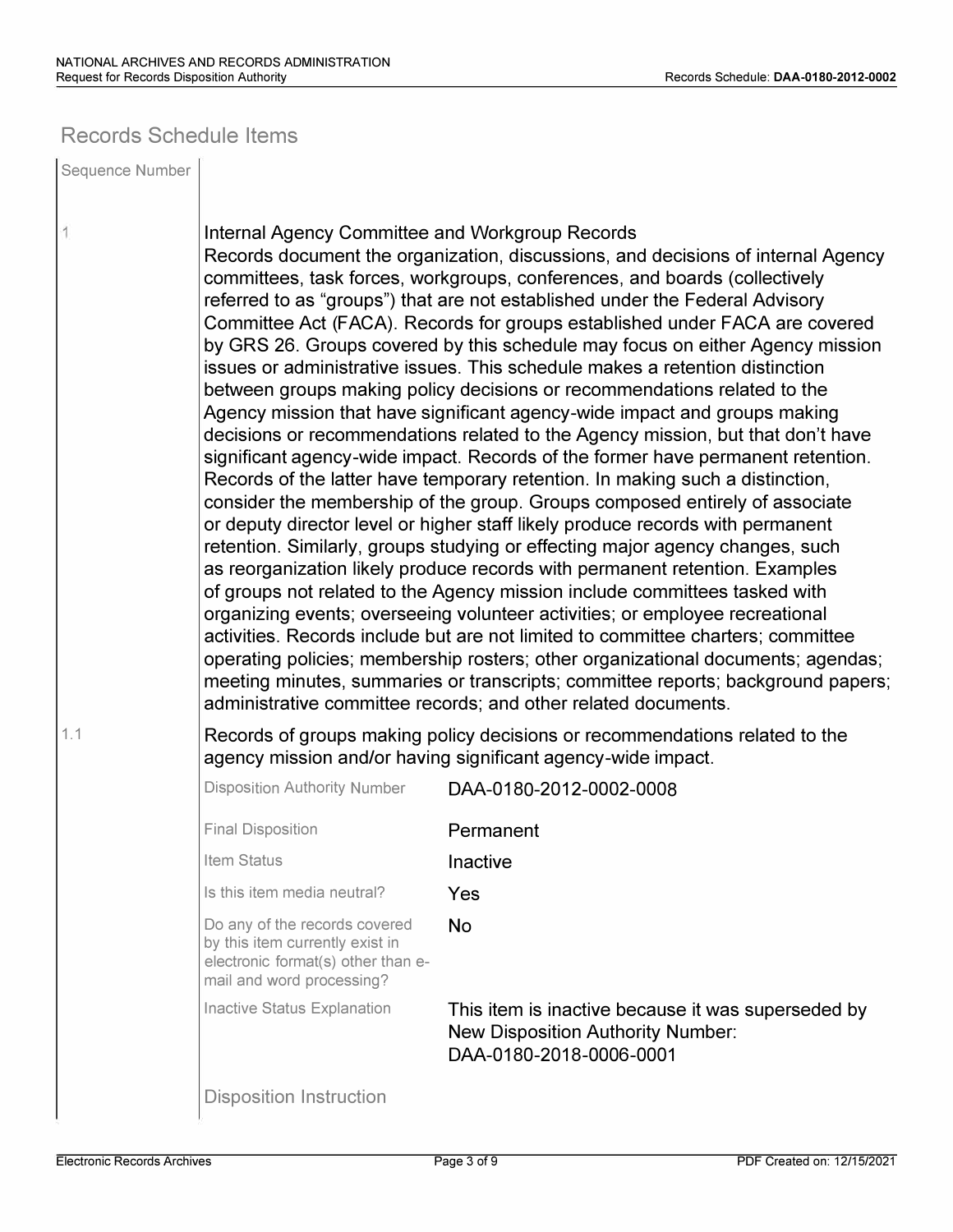| <b>Cutoff Instruction</b>                                                                                                                             | Cut off files when group is terminated; at the end of<br>the fiscal year; or at the end of the calendar year,<br>whichever is applicable. |                                 |                            |
|-------------------------------------------------------------------------------------------------------------------------------------------------------|-------------------------------------------------------------------------------------------------------------------------------------------|---------------------------------|----------------------------|
| <b>Transfer to the National Archives</b><br>for Accessioning                                                                                          | Transfer to the National Archives 30 year(s) after<br>cutoff                                                                              |                                 |                            |
| <b>Additional Information</b>                                                                                                                         |                                                                                                                                           |                                 |                            |
| First year of records accumulation 2011                                                                                                               |                                                                                                                                           |                                 |                            |
| What will be the date span of the<br>initial transfer of records to the<br><b>National Archives?</b>                                                  | Unknown<br>See Attachment                                                                                                                 |                                 |                            |
| How frequently will your agency<br>transfer these records to the<br><b>National Archives?</b>                                                         |                                                                                                                                           | Unknown<br>See Attachment       |                            |
|                                                                                                                                                       |                                                                                                                                           | <b>Estimated Current Volume</b> | <b>Annual Accumulation</b> |
| Electronic/Digital                                                                                                                                    |                                                                                                                                           | $1$ GB                          |                            |
| Paper                                                                                                                                                 |                                                                                                                                           | 1 Cubic feet                    |                            |
| Hardcopy or Analog Special<br>Media                                                                                                                   |                                                                                                                                           |                                 |                            |
| Records of groups making policy decisions or recommendations related to the<br>agency function, including records of CIO-sponsored or CIO-led groups. |                                                                                                                                           |                                 |                            |
| <b>Disposition Authority Number</b>                                                                                                                   |                                                                                                                                           | DAA-0180-2012-0002-0002         |                            |
| <b>Final Disposition</b>                                                                                                                              | Temporary                                                                                                                                 |                                 |                            |
|                                                                                                                                                       |                                                                                                                                           |                                 |                            |
| Item Status                                                                                                                                           |                                                                                                                                           | Inactive                        |                            |
| Is this item media neutral?                                                                                                                           | Yes                                                                                                                                       |                                 |                            |
| Do any of the records covered<br>by this item currently exist in<br>electronic format(s) other than e-<br>mail and word processing?                   | No                                                                                                                                        |                                 |                            |
| <b>GRS or Superseded Authority</b><br>Citation                                                                                                        |                                                                                                                                           | <b>GRS 27, Item 5</b>           |                            |

1.2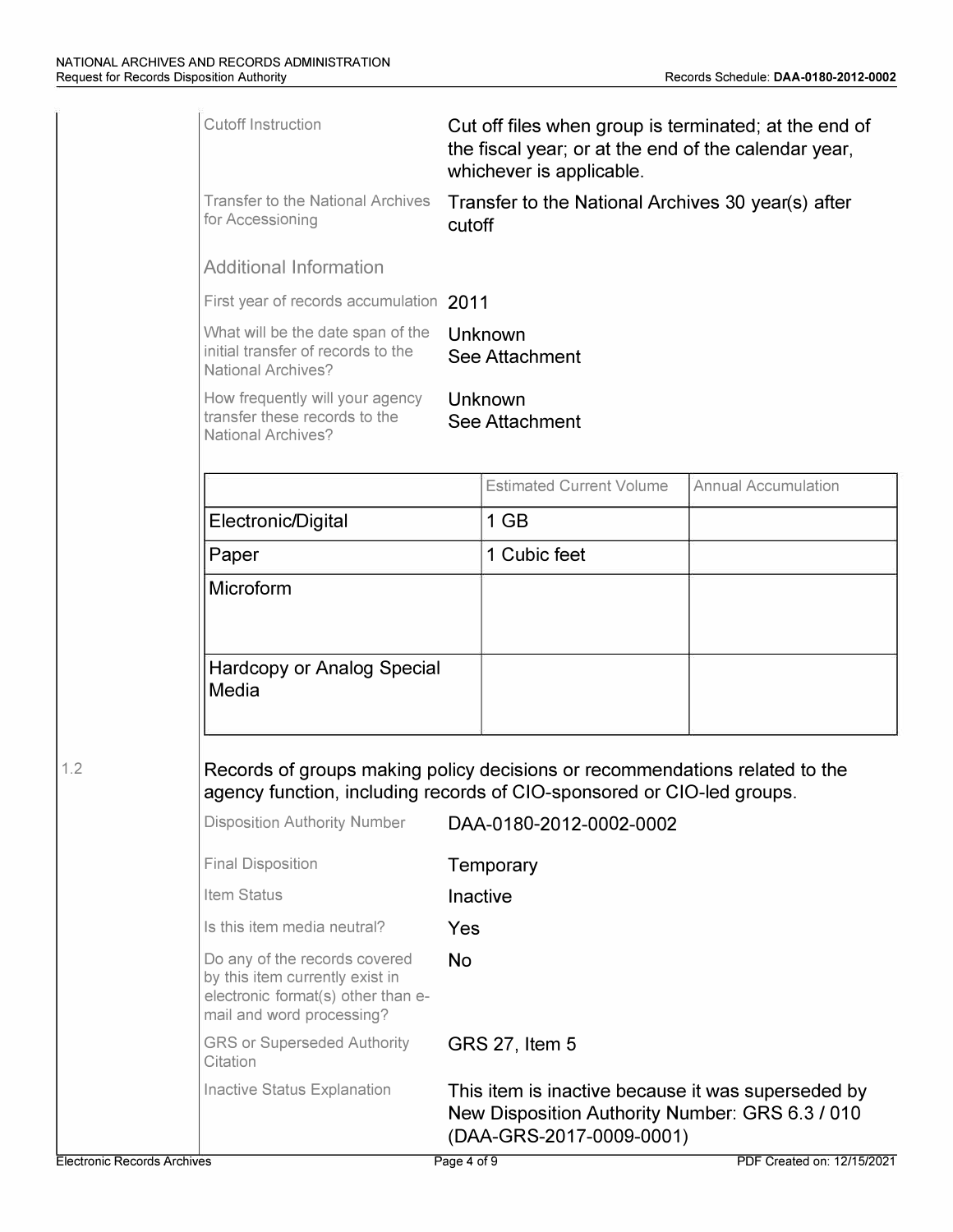2

| <b>Cutoff Instruction</b>                                                                                                           | Cut off files when group is terminated; at the end of<br>the fiscal year; or at the end of the calendar year,<br>whichever is applicable.                                                                                                                                                                                          |
|-------------------------------------------------------------------------------------------------------------------------------------|------------------------------------------------------------------------------------------------------------------------------------------------------------------------------------------------------------------------------------------------------------------------------------------------------------------------------------|
| <b>Retention Period</b>                                                                                                             | Destroy 6 year(s) after cutoff                                                                                                                                                                                                                                                                                                     |
| <b>Additional Information</b>                                                                                                       |                                                                                                                                                                                                                                                                                                                                    |
| <b>GAO Approval</b>                                                                                                                 | <b>Not Required</b>                                                                                                                                                                                                                                                                                                                |
|                                                                                                                                     | Management Studies, Analyses, Surveys, and Project Reports                                                                                                                                                                                                                                                                         |
| <b>Disposition Authority Number</b>                                                                                                 | DAA-0180-2012-0002-0003                                                                                                                                                                                                                                                                                                            |
| understanding of the final product.                                                                                                 | and authorizations to conduct the assessment; data; plans; recommendations;<br>evaluations; interim or status reports; final reports; or other finished products<br>or documents detailing actions taken as a direct result of the assessment. The<br>records are final products and other records deemed necessary for a complete |
| <b>Final Disposition</b>                                                                                                            | Temporary                                                                                                                                                                                                                                                                                                                          |
| Item Status                                                                                                                         |                                                                                                                                                                                                                                                                                                                                    |
|                                                                                                                                     | Inactive                                                                                                                                                                                                                                                                                                                           |
| Is this item media neutral?                                                                                                         | Yes                                                                                                                                                                                                                                                                                                                                |
| Do any of the records covered<br>by this item currently exist in<br>electronic format(s) other than e-<br>mail and word processing? | <b>No</b>                                                                                                                                                                                                                                                                                                                          |
| <b>GRS or Superseded Authority</b><br>Citation                                                                                      | N1-180-00-1 Item 107                                                                                                                                                                                                                                                                                                               |
|                                                                                                                                     | <b>New Disposition Authority Number:</b><br>DAA-0180-2018-0005-0001                                                                                                                                                                                                                                                                |
| Inactive Status Explanation<br><b>Disposition Instruction</b>                                                                       | This item is inactive because it was superseded by                                                                                                                                                                                                                                                                                 |
| <b>Cutoff Instruction</b>                                                                                                           | Cut off when study, analysis, survey, project, or<br>assessment is final or abandoned.                                                                                                                                                                                                                                             |
| <b>Retention Period</b>                                                                                                             | Destroy 6 year(s) after cutoff                                                                                                                                                                                                                                                                                                     |
| <b>Additional Information</b>                                                                                                       |                                                                                                                                                                                                                                                                                                                                    |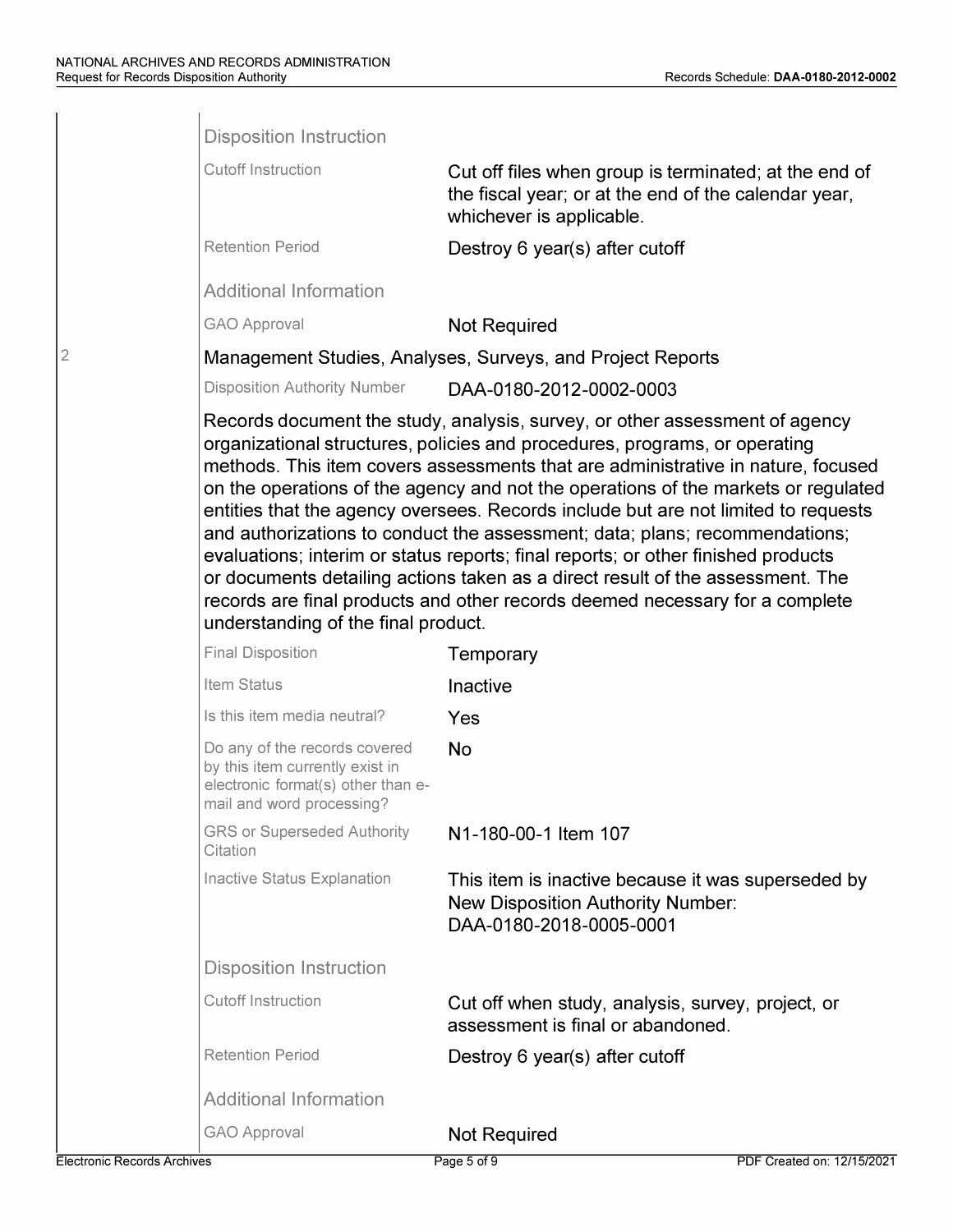3

| <b>Mission-Related Policies and Procedures</b>                                                                                                                                                                                                                                                                                                                                                     |                                                              |  |  |  |
|----------------------------------------------------------------------------------------------------------------------------------------------------------------------------------------------------------------------------------------------------------------------------------------------------------------------------------------------------------------------------------------------------|--------------------------------------------------------------|--|--|--|
| <b>Disposition Authority Number</b>                                                                                                                                                                                                                                                                                                                                                                | DAA-0180-2012-0002-0004                                      |  |  |  |
| Records document agency mission-related policies and procedures. Records<br>include but are not limited to internal policies, procedures, guidelines, and manuals<br>related to the agency mission. Records documenting external guidance to the<br>industry and regulated entities are not covered under this series. Nor are external<br>publications or administrative policies and procedures. |                                                              |  |  |  |
| <b>Final Disposition</b>                                                                                                                                                                                                                                                                                                                                                                           | Temporary                                                    |  |  |  |
| Item Status                                                                                                                                                                                                                                                                                                                                                                                        | Active                                                       |  |  |  |
| Is this item media neutral?                                                                                                                                                                                                                                                                                                                                                                        | Yes                                                          |  |  |  |
| Do any of the records covered<br>by this item currently exist in<br>electronic format(s) other than e-<br>mail and word processing?                                                                                                                                                                                                                                                                | <b>No</b>                                                    |  |  |  |
| <b>Disposition Instruction</b>                                                                                                                                                                                                                                                                                                                                                                     |                                                              |  |  |  |
| <b>Cutoff Instruction</b>                                                                                                                                                                                                                                                                                                                                                                          | Cut off when policy or procedure superseded or<br>cancelled. |  |  |  |
| <b>Retention Period</b>                                                                                                                                                                                                                                                                                                                                                                            | Destroy 20 year(s) after cutoff                              |  |  |  |
| <b>Additional Information</b>                                                                                                                                                                                                                                                                                                                                                                      |                                                              |  |  |  |
| GAO Approval                                                                                                                                                                                                                                                                                                                                                                                       | <b>Not Required</b>                                          |  |  |  |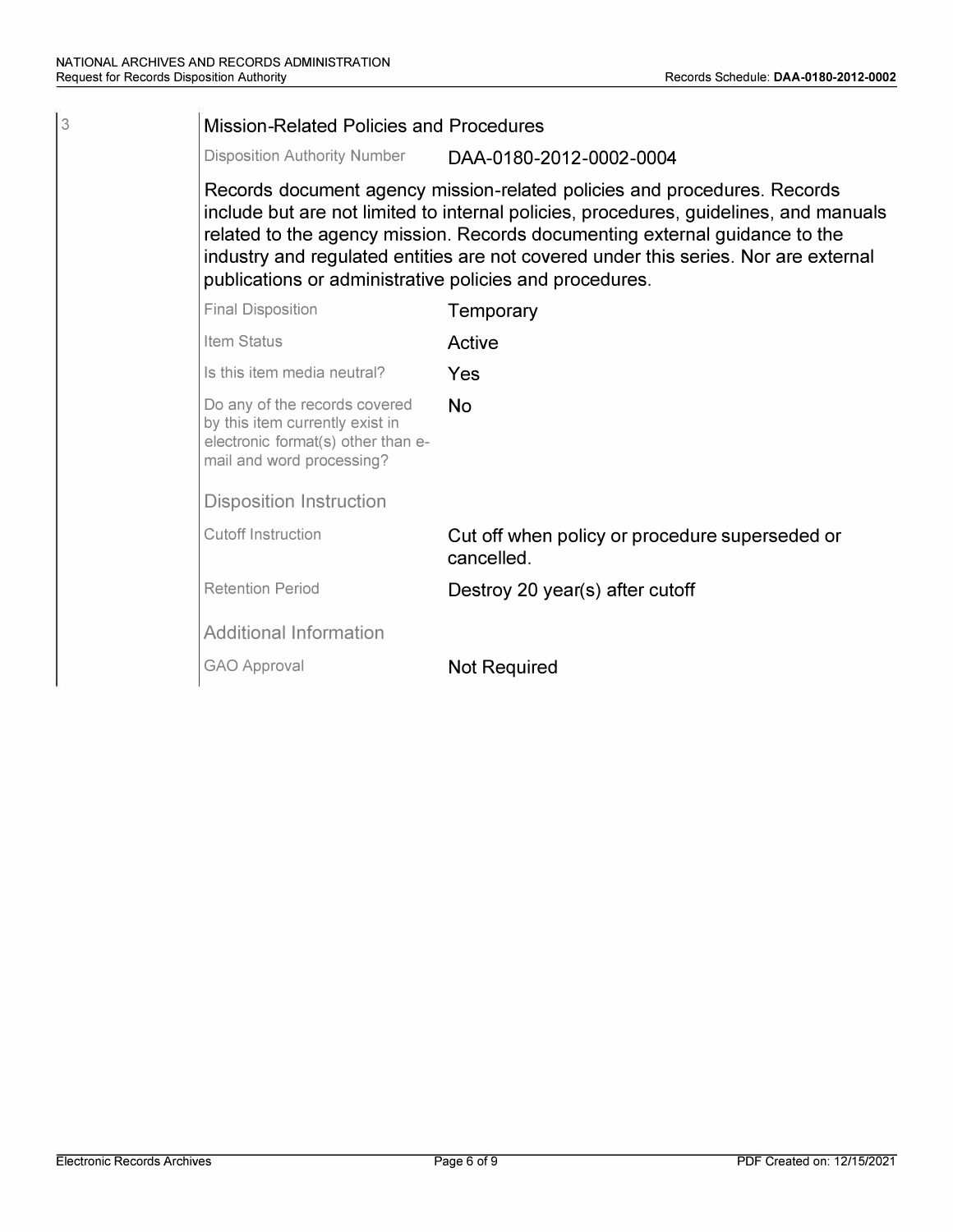## **Agency Certification**

I hereby certify that I am authorized to act for this agency in matters pertaining to the disposition of its records and that the records proposed for disposal in this schedule are not now needed for the business of the agency or will not be needed after the retention periods specified.

### Signatory Information

| <b>Date</b> | <b>Action</b>                       | <b>By</b>             | <b>Title</b>                          | <b>Organization</b>                                                                                       |
|-------------|-------------------------------------|-----------------------|---------------------------------------|-----------------------------------------------------------------------------------------------------------|
| 08/17/2012  | Certify                             | Crystal Zeh           | Records Manageme<br>nt Officer        | <b>Commodity Futures</b><br><b>Trading Commission</b><br>- Commodity Futures<br><b>Trading Commission</b> |
| 07/20/2013  | <b>Return for Revisio</b><br>n      | <b>Lauren Crisler</b> | Appraiser                             | <b>National Archives and</b><br><b>Records Administration</b><br>- Records Management<br><b>Services</b>  |
| 08/02/2013  | <b>Submit For Certific</b><br>ation | Kimberly<br>Neutzling | Records Manageme<br>nt Specialist     | CFTC - CFTC                                                                                               |
| 08/02/2013  | <b>Return to Submitte</b><br>r      | <b>Crystal Zeh</b>    | Records Manageme<br>nt Officer        | <b>Commodity Futures</b><br><b>Trading Commission</b><br>- Commodity Futures<br><b>Trading Commission</b> |
| 08/02/2013  | <b>Submit For Certific</b><br>ation | Kimberly<br>Neutzling | Records Manageme<br>nt Specialist     | CFTC - CFTC                                                                                               |
| 08/20/2013  | Certify                             | <b>Crystal Zeh</b>    | <b>Records Manageme</b><br>nt Officer | <b>Commodity Futures</b><br><b>Trading Commission</b><br>- Commodity Futures<br><b>Trading Commission</b> |
| 08/07/2014  | <b>Return for Revisio</b><br>n      | <b>Lauren Crisler</b> | Appraiser                             | <b>National Archives and</b><br><b>Records Administration</b><br>- Records Management<br><b>Services</b>  |
| 08/19/2014  | <b>Submit For Certific</b><br>ation | Kimberly<br>Neutzling | <b>Records Specialist</b>             | <b>Commodity Futures</b><br><b>Trading Commission</b><br>- Commodity Futures<br><b>Trading Commission</b> |
| 08/19/2014  | Certify                             | Crystal Zeh           | <b>Records Manageme</b><br>nt Officer | Office of the Executive<br><b>Director - Executive</b><br>Secretariat Branch                              |
| 01/29/2015  | <b>Return for Revisio</b><br>n      | <b>Lauren Crisler</b> | Appraiser                             | <b>National Archives and</b><br><b>Records Administration</b>                                             |